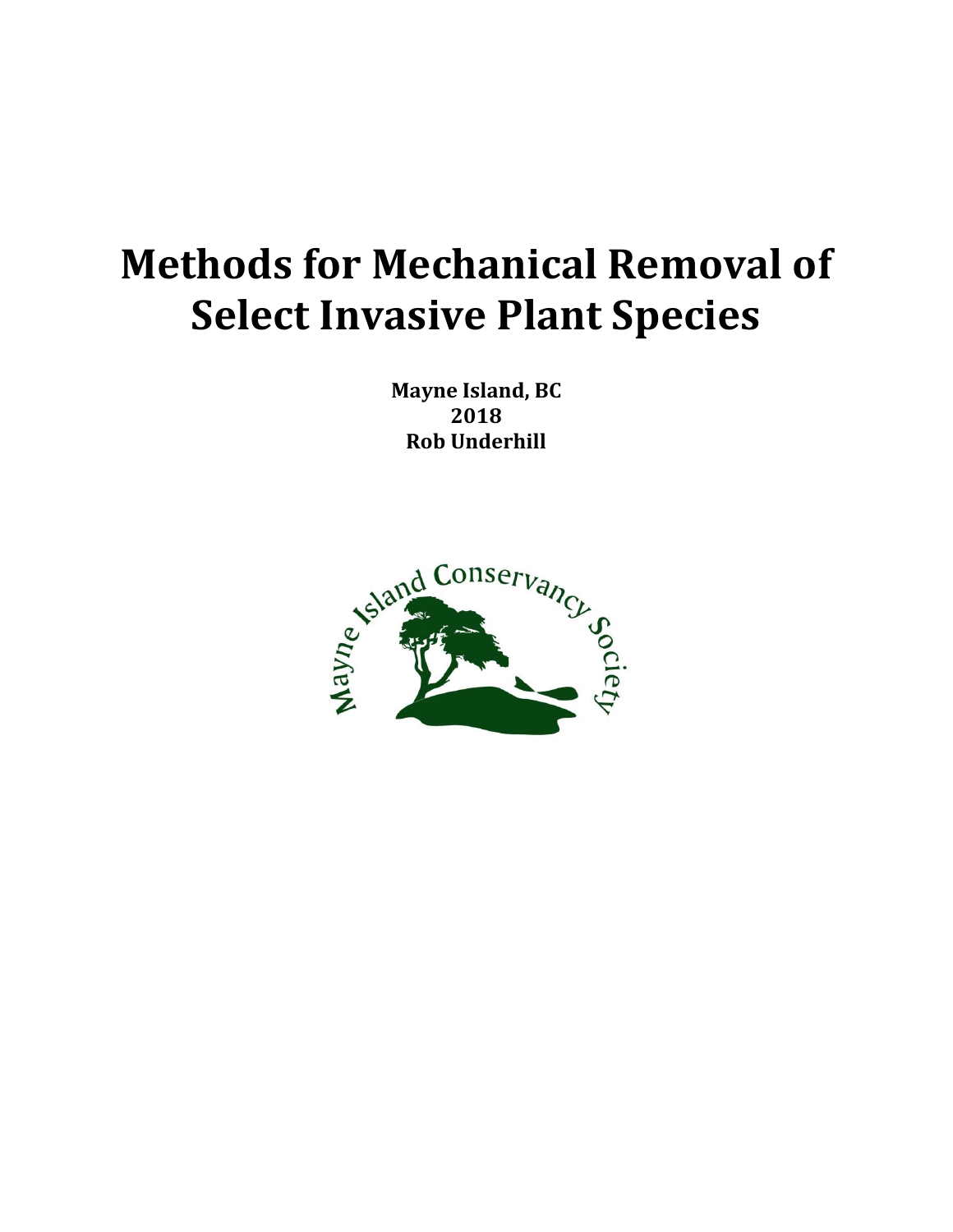# **Acknowledgements**

This manual was created as part of the *Priority Ecosystems Restoration Project*. Funding for that project was provided by the following partners:

This project was undertaken with the financial support of: Ce projet a été réalisé avec l'appui financier de :

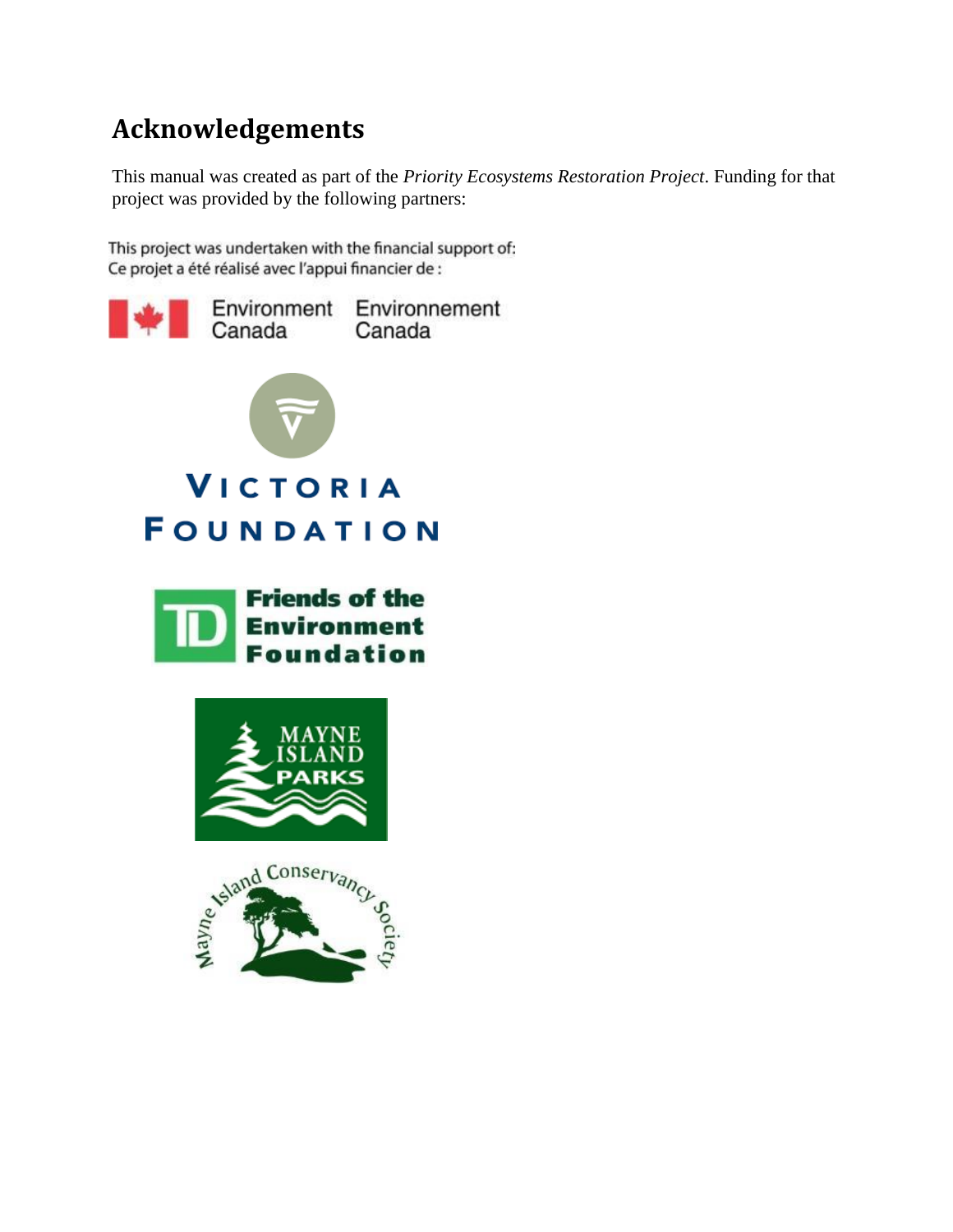# **Scotch broom (***Cytisus scoparius***)**



**Mechanical Removal Methods:** Scotch broom will not re-sprout from root tissues. Therefore a plant that is cut below the uppermost root will die 100% of the time. The larger the stem diameter, the less likely it is to re-sprout from a stem cut and the harder it is to cut below the uppermost root. Therefore stems larger than 3cm in diameter should be removed using the saw and chop method described in the table below. Plants that re-sprout due to incorrect cutting are harder to manage. Care must be taken to minimize soil disturbance in order to limit new seed germination and impact to existing native vegetation. Therefore plants should never be pulled if the goal is to manage a population of Scotch broom long-term, or to improve habitat for native plants and animals.

| <b>Stem Diameter</b> | <b>Method</b>                                                                    |
|----------------------|----------------------------------------------------------------------------------|
| $0-1.5cm$            | Cut below the uppermost root with hand pruners                                   |
| $1.5-3cm$            | Cut below the uppermost root with loppers                                        |
| >3cm                 | Cut 5-10cm above the ground with a hand saw, and then split the stem with an axe |

**Disposal:** All broom plants must be gathered in a tarp and transported to an appropriate disposal location. Do not leave piles of broom to rot within management areas, this will kill the underlying vegetation and create conditions conducive to germination of new broom seeds and other weedy exotics. Two recommended methods for disposal are burning or composting. If composting you should choose a shaded site in the forest and pile the broom as high as possible in order to limit the footprint. If burning, choose one location rather than multiple locations, and be sure to follow best practices for outdoor burning prescribed by your local Fire Department.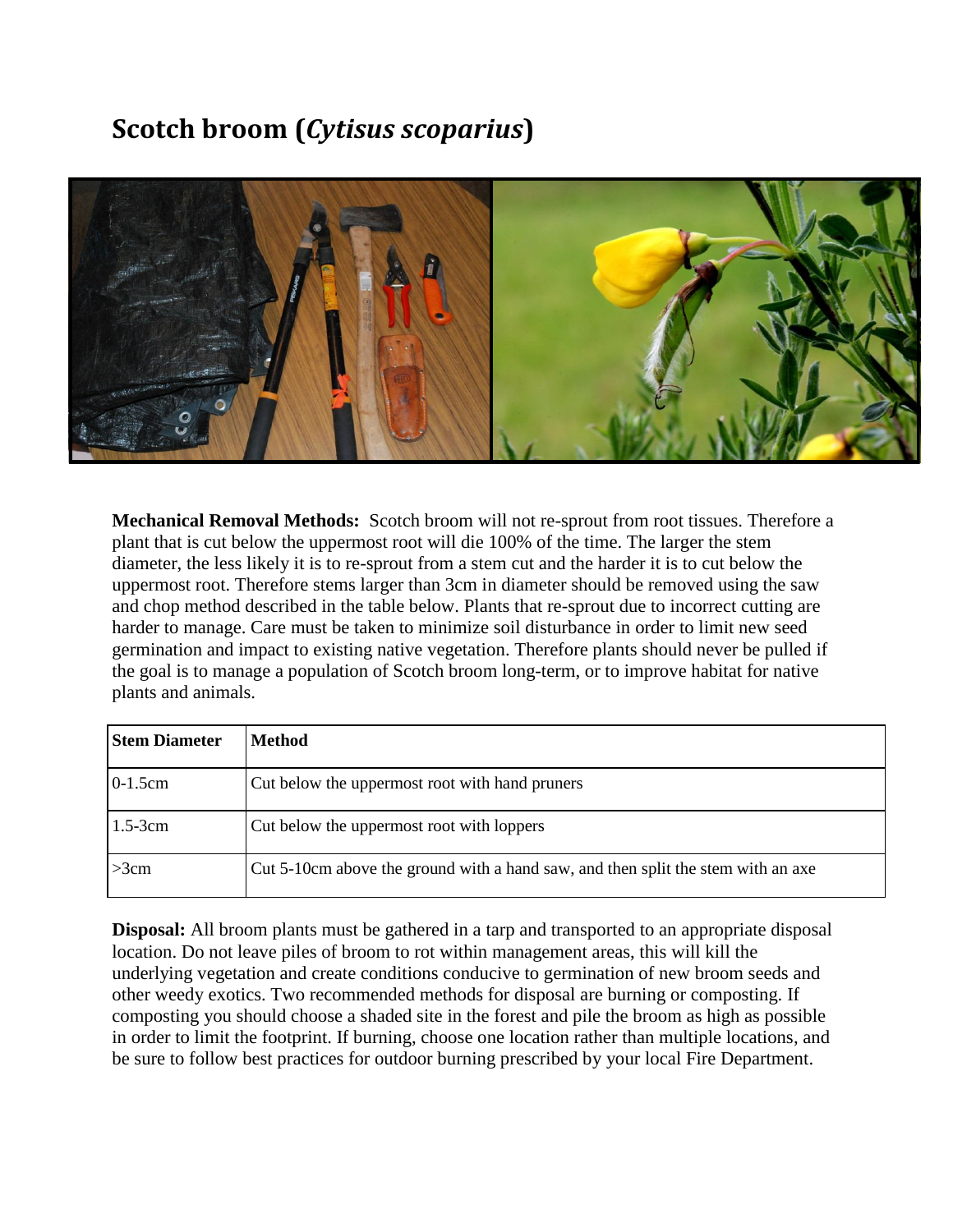# **Daphne (***Daphne laureola***)**

Daphne is a poisonous shrub introduced to Mayne Island sometime in the early 1900s from Eurasia. Daphne shrubs produce black berries in the summer each year; these berries fall off in August or are eaten by birds, which carry the seeds to new areas. This has resulted in daphne spreading across Mayne Island.

Daphne is a health hazard to humans and causes habitat loss for native plants and animals. Although Daphne is slow to establish, it will spread and create large dense patches



where few other plants can survive. Unlike Scotch Broom, Daphne is shade tolerant; this means Daphne has the potential to spread widely throughout Mayne Island. Daphne contains a poisonous chemical called mezerin. Mezerin is found in all parts of Daphne including the leaves and berries. Daphne is listed as a poisonous plant with the Canadian Poisonous Plants Information System. If ingested, the berries can cause death. The sap can cause an itchy rash if it comes into contact with your skin. Crushing or burning daphne will release a gas that can cause respiratory problems, nausea, and unconsciousness.

**Mechanical Removal Methods:** Manual removal is the most effective method for managing Daphne. Some basic knowledge of how the plant grows will ensure your efforts do not go to waste. Like Scotch Broom, Daphne does not have the ability to re-sprout from roots, but will readily re-sprout from stems. Therefore an effective removal method is to cut the plant below the root collar. The root collar is the place where the stem becomes root. To make sure you are cutting below the root collar, cut below the uppermost lateral root. The best tools for cutting Daphne are hand pruners and loppers. Using brushsaws, weedwhackers, or chainsaws will cause the sap of Daphne to volatilize, which will cause respiratory problems. Small plants less than 15cm tall can usually be pulled out by hand easily without causing soil disturbance.

**Disposal:** Do not burn daphne. If you inhale the smoke from burning Daphne you could end up in the hospital. The best way to dispose of Daphne is to pick a place on your property to pile it and allow it to decompose. Do not use Daphne in your food or garden compost.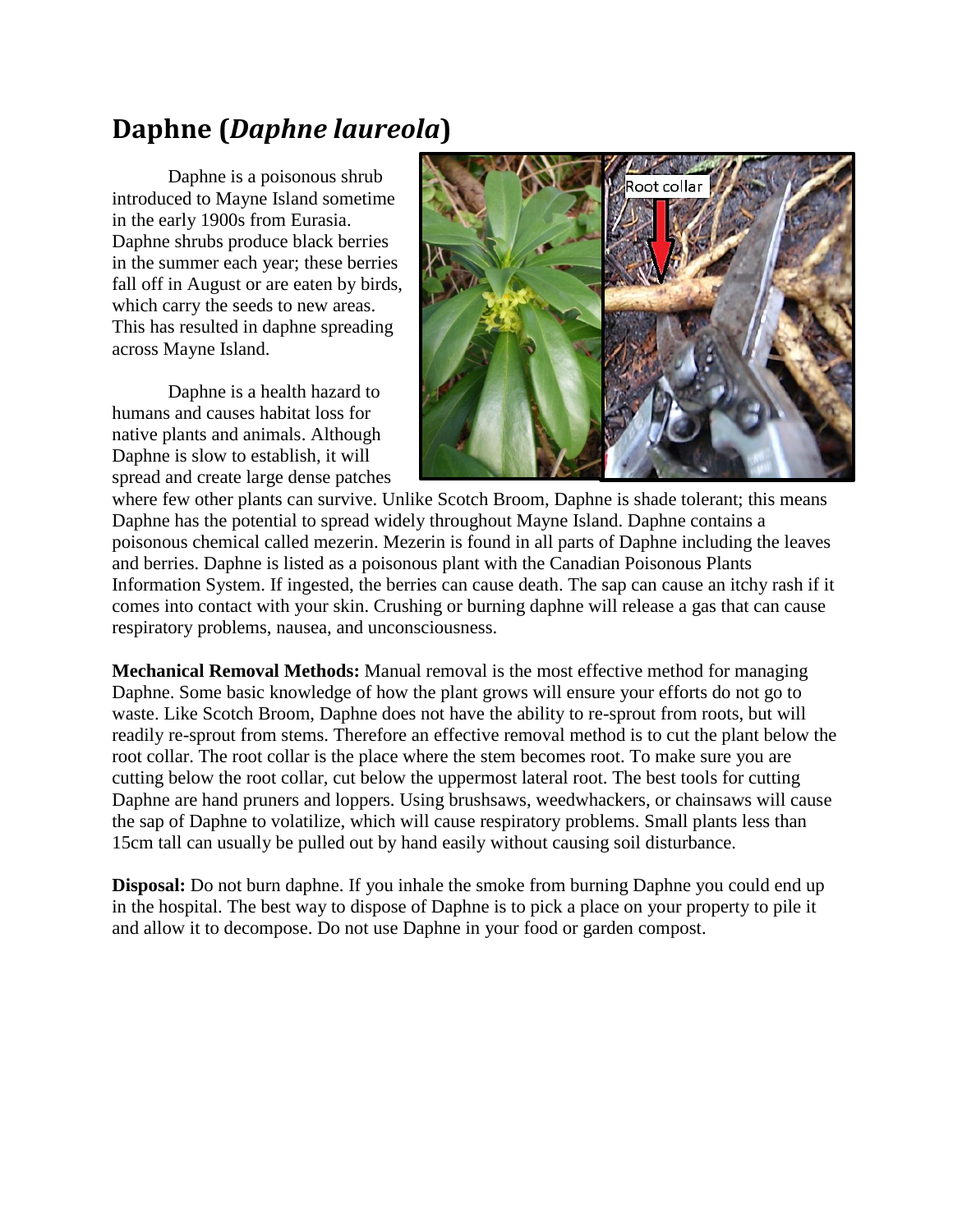# **English holly (Ilex aquifolium)**

English holly is one of the most concerning plant introductions to Mayne Island. This species is tolerant of a broad range of sun and moisture conditions. Its preferred habitat is wet soils with full sun, but it will grow happily in full shade. A relatively slow growing plant, holly at first may not seem alarming. However, this species is long lived and increases its rate of growth as it matures. This is a particularly difficult species to manage once established because it is dispersed by birds, and it readily re-sprouts from root tissues.



**Mechanical Removal Methods:** The best method for removal is to use a mechanical pulling tool before the plant gets too large. Care should be taken to remove as much as the root as possible, so try to avoid breaking the stem when pulling the plants out. Larger plants (stems thicker than 3cm) are usually too difficult to pull and must be dug out with a shovel. Application of a systemic herbicide is a recommended treatment but not prescribed at this site, see **Error! Reference source not found.**.

**Disposal:** If the stems are laid on wet ground it's possible they may layer themselves and grow a new plant. Care should be taken to hang the pulled plants in a tree or shrub to keep them off the ground. Burning is also an appropriate disposal method if it is efficient to do so. Most plants cut to date at Henderson Park have been left to dry out on site.